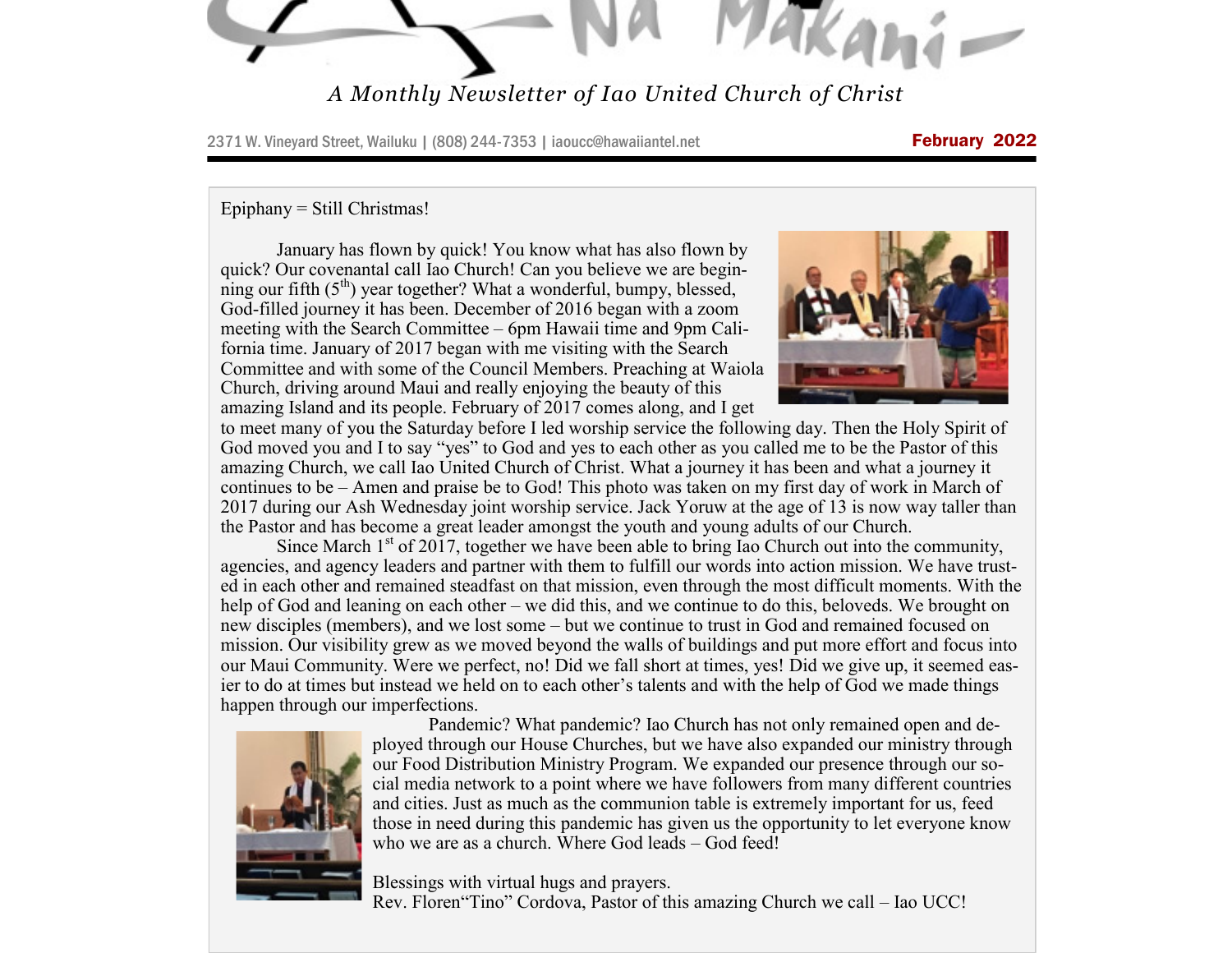Feb. 6 Fifth Sunday after Epiphany Isa 6:1-8, (9-13) Ps 138 1 Cor 15:11-11 **Luke 5:1-11** *A Surprising Catch*

Feb. 13 Sixth Sunday after Epiphany Jer 17:5-10 Ps 1 1 Cor 15:12-20 **Luke 6:17-26** *Surprising Teaching*

Feb. 20 Seventh Sunday after Epiphany Gen 45:11, 15 Ps 37:1-11, 3940 **Luke 6:27-38** *Love Your Enemies*

Feb 27 Transfiguration Ex 34:29-35 Ps 99 2 Cor 3:12-4:2 **Luke 9:28-36(37-43a)** *Astounding Glory*

The lesson in **bold** is the focus of both the message of the day and any Sunday School lesson; the italicized title is the theme for the Sunday service. ●

Food distribution numbers for January will be posted next month. We are still collecting canned goods and non perishables. Canned meats, vegetables and fruit are high on the list. And please don't forget personal toiletries for A Cup of Cold Water van.





Feb 6 Lewis Hadley

- Feb 7 Brett Yamane
- Feb 11 Rena Hayashi Cheryl Hadley
- Feb 13 Annette Matsushima Suzette Robinson
- Feb 14 Bradley Akitaki Anne Rowehl
- Feb 15 Goliad Johannes Richard Carr
- Feb 18 John Yoruw Larry Tadakuma
- Feb 19 Kayle Matsushima
- Feb 20 Jim Robinson
- Feb 22 Deann Sonoda Betsy Hadley
- Feb 23 Lynette Shiroma Carol Toy

# **I WEAR MY MASK IN PUBLIC FOR THREE REASONS:**

- 1. HUMILITY: I don't know if I have COVID as it is clear that people can spread the disease before they have symptons.
- 2. KINDNESS: I don't know if the person I am near has a child battling cancer, or cares for their elderly mom. While I might be fine, they might not.
- 3. COMMUNITY: I want my community to thrive, businesses to stay open, employees to stay healthy. Keeping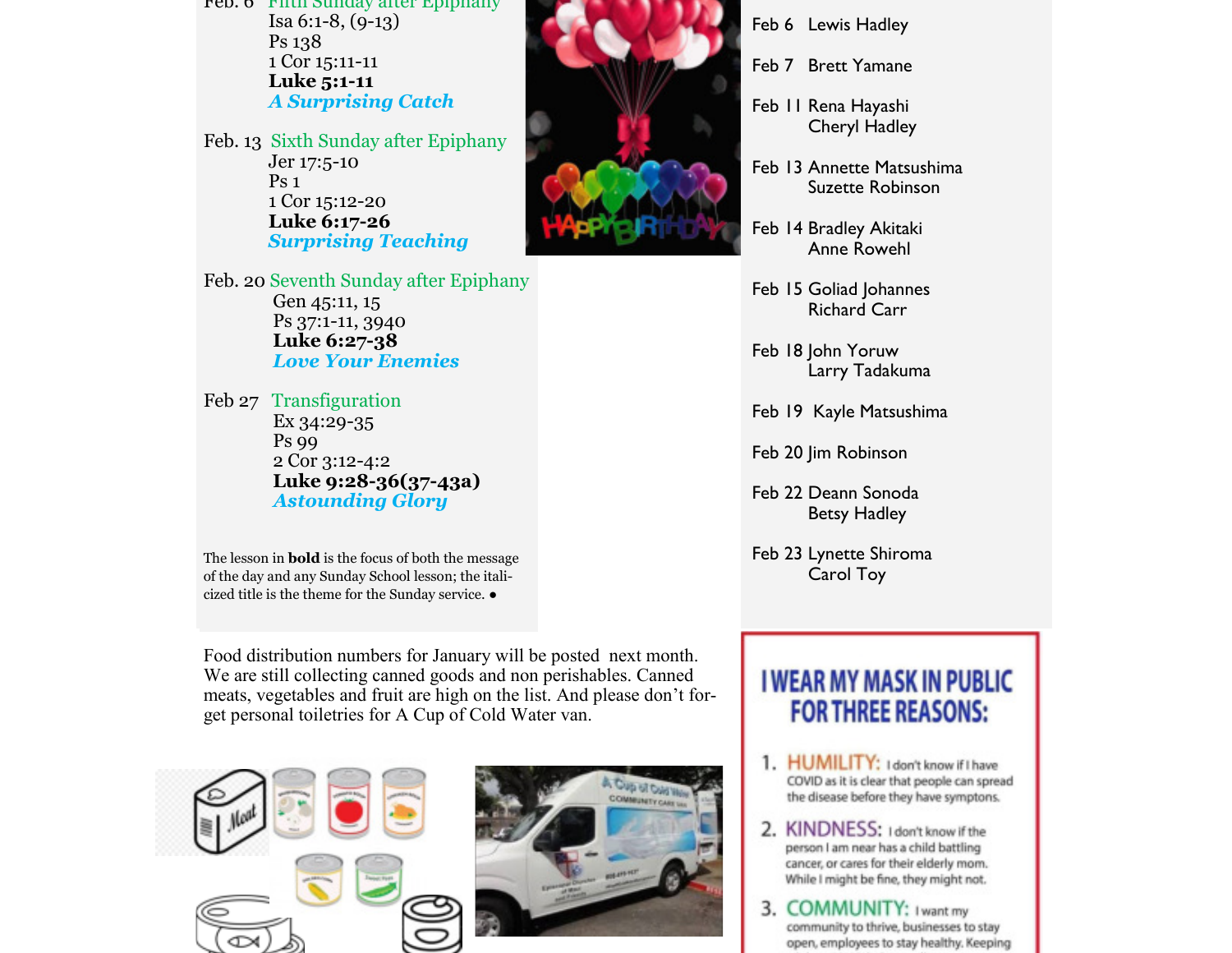<span id="page-2-0"></span>

#### Just a couple of notes from the Hawaii Conference:

The Nominating Committee is looking for qualified candidates to fill positions at the conference level. Positions, qualifications and nomination forms may be requested from IAO UCC office.

### OH GOD, WHAT NOW?

2022 Church Leaders Event Saturday, February 26, 2022 9 am-1 pm, online For more information [www.hcucc.org/church-leaders-event](#page-2-0) Register by February 18 at [www.ezregister.com/events/36039](#page-2-0) Please inform the office 808-244-7353 when you are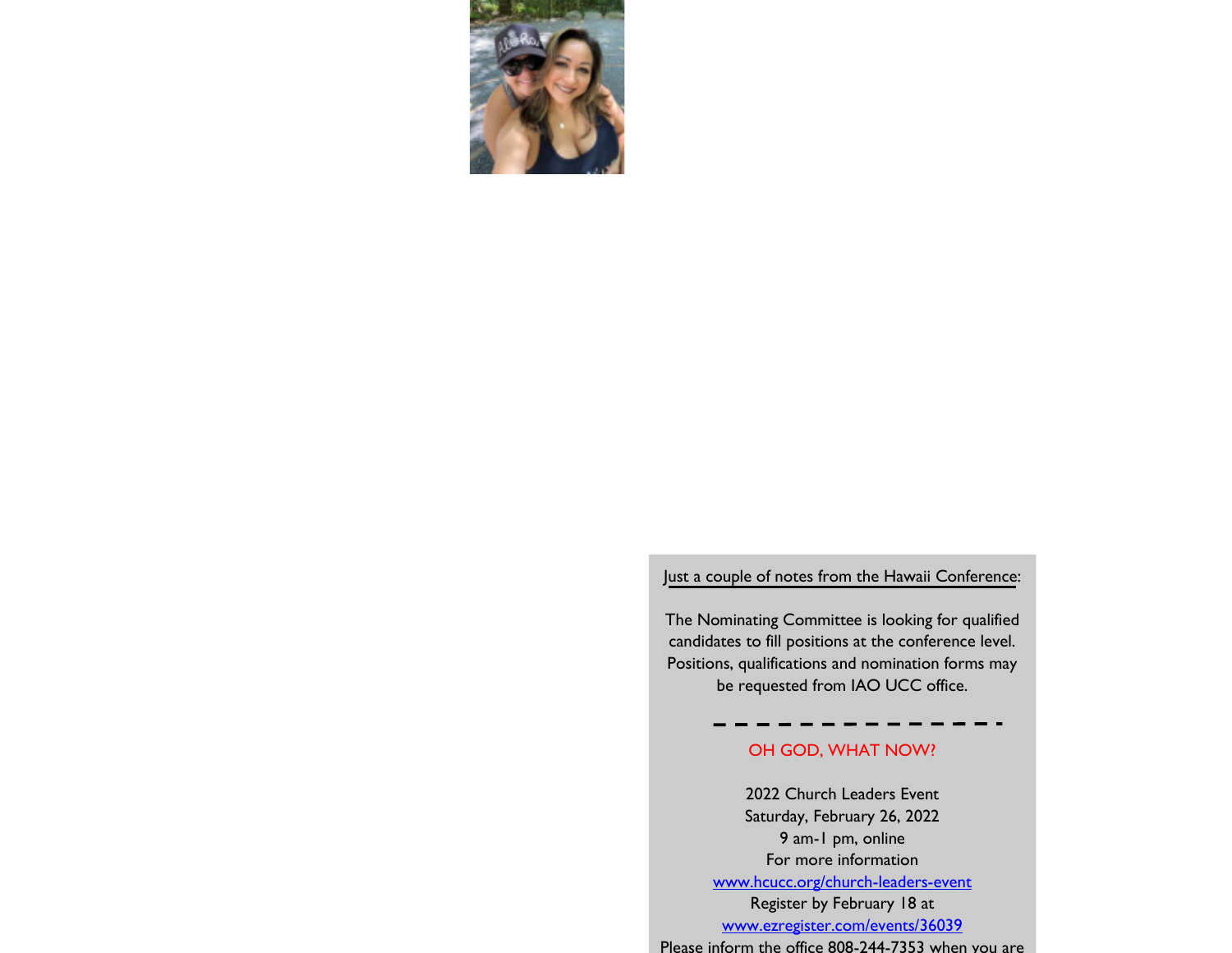

## **Altar Flower Dedication**

Whether we join together at in person worship or virtually over your devices, one thing you are privileged to see are the beautiful flower arrangements that grace our altar. Cindy Smith and Dale Schwarz travel to Kula every Saturday where they take flower arranging classes from our own Grace Murata. They then donate that arrangement to our Sunday worship service. If you recall in the past you were able to sign-up to provide the altar flower for a special occasion or for God's glory. We would like to start up this tradition again but you would make a donation for the flowers that are provided by Grace, Cindy and Dale Schwarz. Your dedication/ donation would be announce at the beginning of that Sunday's service. Birthdays, anniversaries, in remembrance of loved ones, birth of a child/grandchild and of course to Gods glory. Give the office a call at 808-244- 7353 to sign-up.



The preschools first open enrollment went well. Fley reports that there is enrollment activity daily. They next open enrollment will be help in

Please join us and consider putting your name on the ballot. Our annual meeting will be held February 27th following Sunday Service. Covid numbers will determine what venue the meeting will be conducted on. As of this date, this is the slate of officers to be voted upon at our next annual meeting. Nominations, however, are not closed. They will be accepted up to and including at the meeting with permission of the person being nominated. You can help Iao continue to be that Church on Fire.

Moderator – Shannon Ribao **Vice Moderator – Still Needed** Treasurer – Warren Orikasa Secretary – Jackie Murai Financial Secretary – Gail Ideue Assis. Financial Secretary – Katherine Hashiro





Buildings and grounds have been focusing on the North Door Project. They conducted a walk through with Robert Hartman and the three interested contractors. The project bids were due February 1.

The water usage concerns shared with you last month seems to have cleared up after the repairs in Endo Hall and the preschool were completed.

Photo: B&G discussing how the walk thru went with the contractors.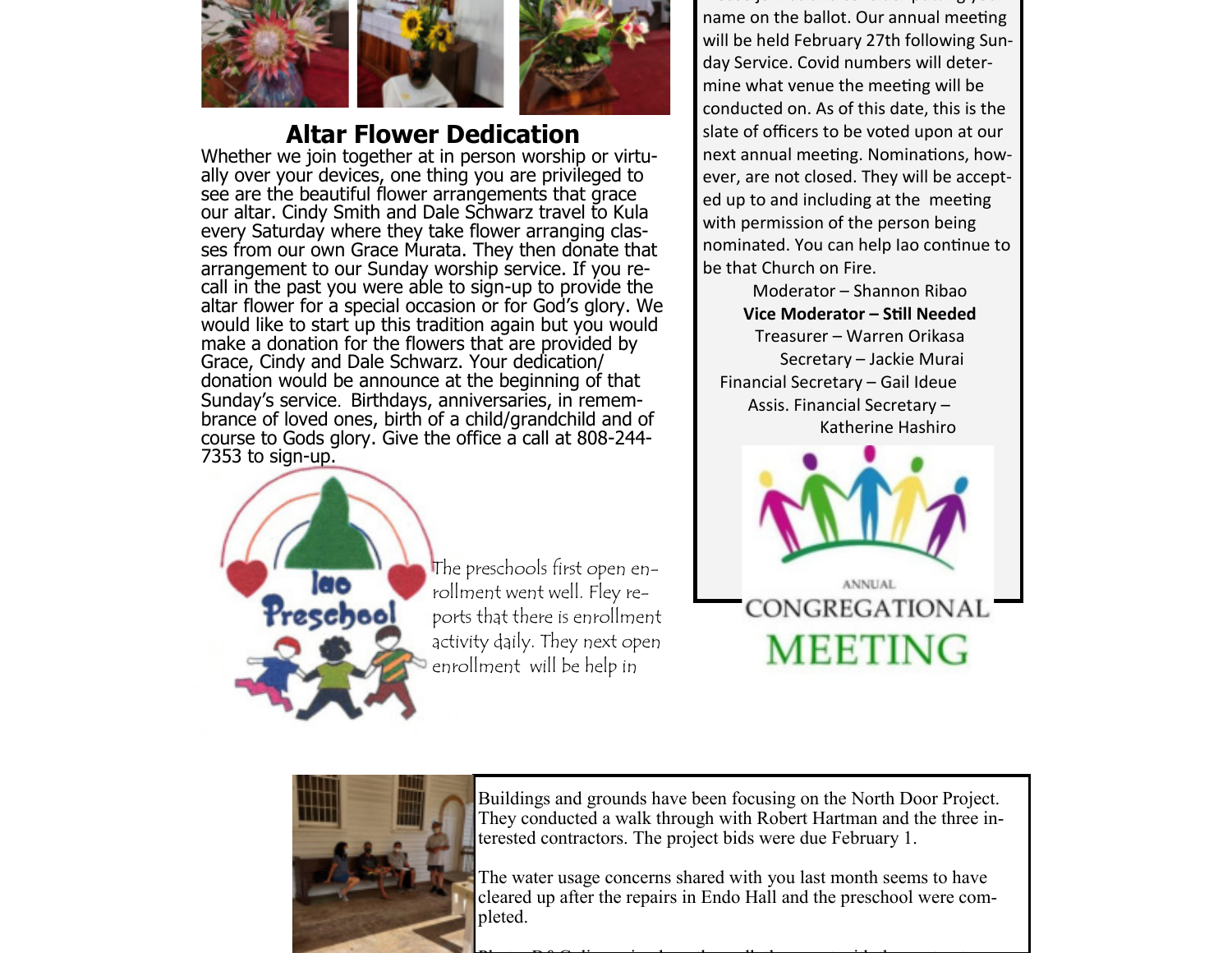<span id="page-4-0"></span>

4 large diced jalapenos 1 large diced yellow onion 1 (14 oz) can diced tomatoes (same amount 14 oz of water 2 (8 oz) cans of tomato sauce 1 tsp garlic salt (or to taste) 1 tsp Spanish Paprika (or to taste) Salt & Pepper to taste



Dice jalapenos and onion and place in a medium size saucepan. Put diced tomatoes into the pan along with the same amount of water. Put 2 cans of tomato sauce, garlic, Spanish paprika, salt and pepper. Cook on high until the mixture comes to a boil. Reduce heat and cook until jalapenos and onions are tender and the sauce thickens.

Can be served while hot, but best served when it cools off. Salsa will get hotter over night in the fridge.... YUM!!!

**WARNING**: It's gonna be HOT!



| <b>Federated States of</b> |                |
|----------------------------|----------------|
| Micronesia                 | 4              |
| Philippines                | 3              |
| Argentina                  | $\overline{3}$ |
| Tanzania                   | $\overline{2}$ |
| Dominican Republic         | $\overline{2}$ |
| Brazil                     | $\overline{2}$ |
| Qatar                      | $\overline{2}$ |
|                            |                |
| Who we reached by city:    |                |
| Wailuku, HI                | 74             |
| Kahului, HI                | 40             |
| Kihei, HI                  | 35             |
| Albuquerque, NM            | 20             |
| Honolulu, HI               | 18             |
| Clovis, NM                 | 10             |
| Kula, HI                   | 10             |
| Pukalani, HI               | 6              |
| Makawao, HI                | 6              |

Uganda 6

The largest group by gender and age was 61% women aged  $65+$  and 39% male aged 55-64.

## Just a few reminders





 David Murata is still asking for pineapple tops. He propagates, nurtures and when ready, shares the fruit with the community.

Grace Murata is looking for a variety of medium to large vases for plants and flowers that will be shared at our next fundraiser.





Same products, same prices, same services as the Amazon you know. Amazon will donate 0.5% of the price of your eligible purchases. Go to [smile.amazon.com](#page-4-0) to get started.

And did you know, when shopping at Office Max/Office Depot if you give the churches phone number (808)244-7353 at checkout, points are given to the church for redeeming on merchandise they purchase. Ex: our points just covered the cost of the printer ink we needed. Also if you turn in your empty used ink cartridge(s) to them, the church will receive additional points

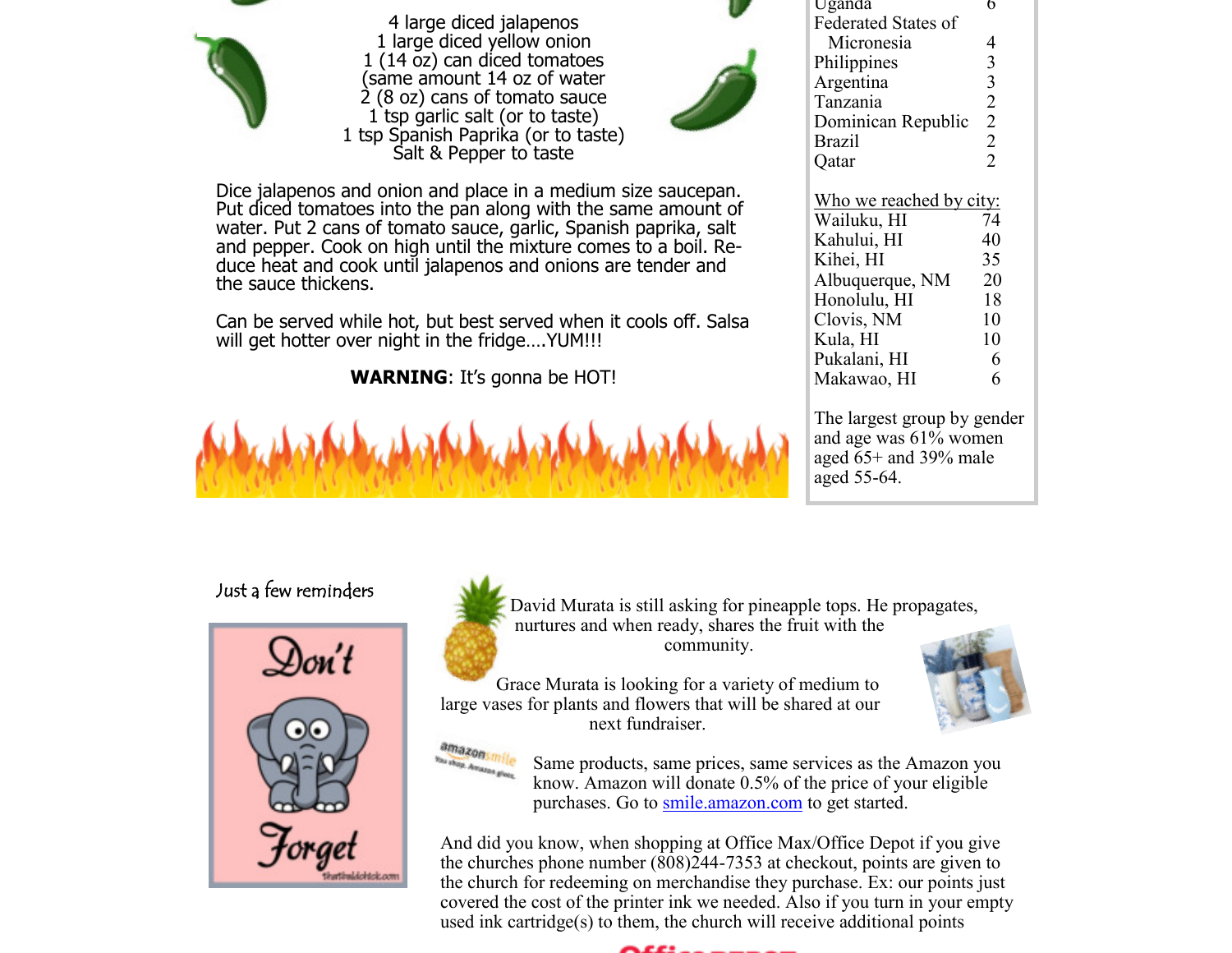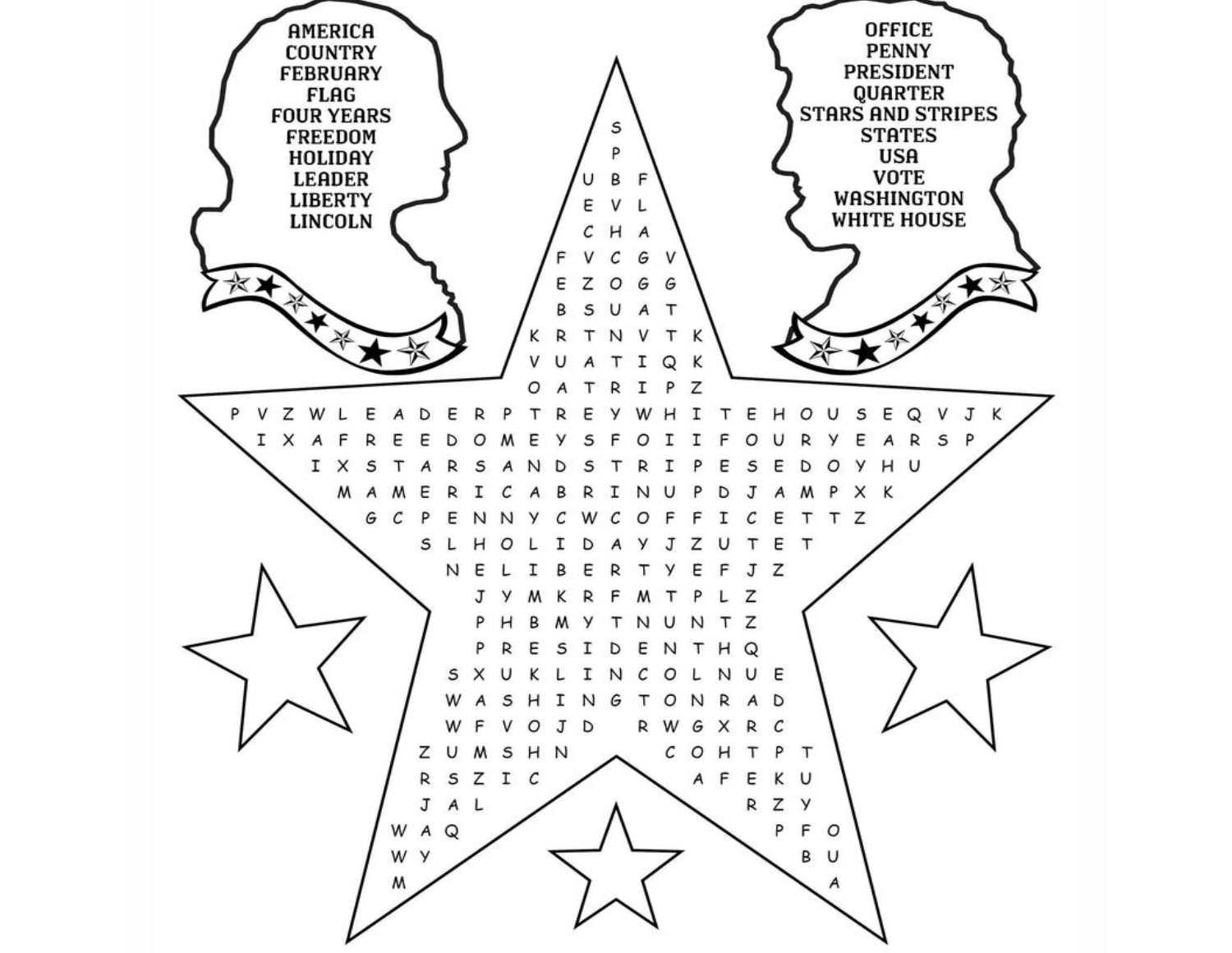| <u>миним у</u>                      | німіним у                                         | <b>IMAANNI</b>  | TTVMIIVVMMJ                | тнигчин ј       | і і імму                                                          | <b>AMINH</b>                                                  |
|-------------------------------------|---------------------------------------------------|-----------------|----------------------------|-----------------|-------------------------------------------------------------------|---------------------------------------------------------------|
| 30                                  | 31                                                |                 | $\overline{2}$             | 3               |                                                                   | 5                                                             |
| January 2022                        |                                                   |                 | HNTY<br>303 N.TTC<br>DW    | AA 7-8(K)       | Pastor's Day<br>off<br>Micronesian<br>Women's<br>Group 6-7<br>(K) | Free<br>Keiki Health<br>Fair 9-1                              |
| 6                                   | 7                                                 | 8               | 9                          | 10              | 11                                                                | 12                                                            |
| Fifth Sunday<br>after<br>Epiphany   |                                                   |                 |                            |                 | Pastor's Day<br>off<br>Micronesian<br>Women's<br>Group 6-7<br>(K) |                                                               |
| 13                                  | 14                                                | 15 <sub>1</sub> | 16                         | AA 7-8(K)<br>17 | 18                                                                | AA 7-8(K)<br>19                                               |
| Sixth Sunday<br>after<br>Epiphany   |                                                   |                 |                            | AA 7-8(K)       | Pastor's Day<br>off<br>Micronesian<br>Women's<br>Group 6-7<br>(K) | AA 7-8(K)                                                     |
| 20                                  | 21                                                | 22              | 23                         | 24              | 25                                                                | 26                                                            |
| Seventh<br>Sunday after<br>Epiphany | Presidents' Day<br><b>Office</b><br><b>Closed</b> |                 | Council<br>Meeting<br>5:45 | AA 7-8(K)       | Pastor's Day<br>off<br>Micronesian<br>Women's<br>Group 6-7<br>(K) | AA 7-8(K)                                                     |
| 27                                  | 28                                                |                 | 2                          | 3               | 4                                                                 | 5                                                             |
| Transfiguration<br>Sunday after     |                                                   |                 |                            |                 | <b>COLLA</b><br>101704<br>MIRT.                                   | March 2003<br>particular:<br><b>SOME</b><br>Notes:<br>and the |